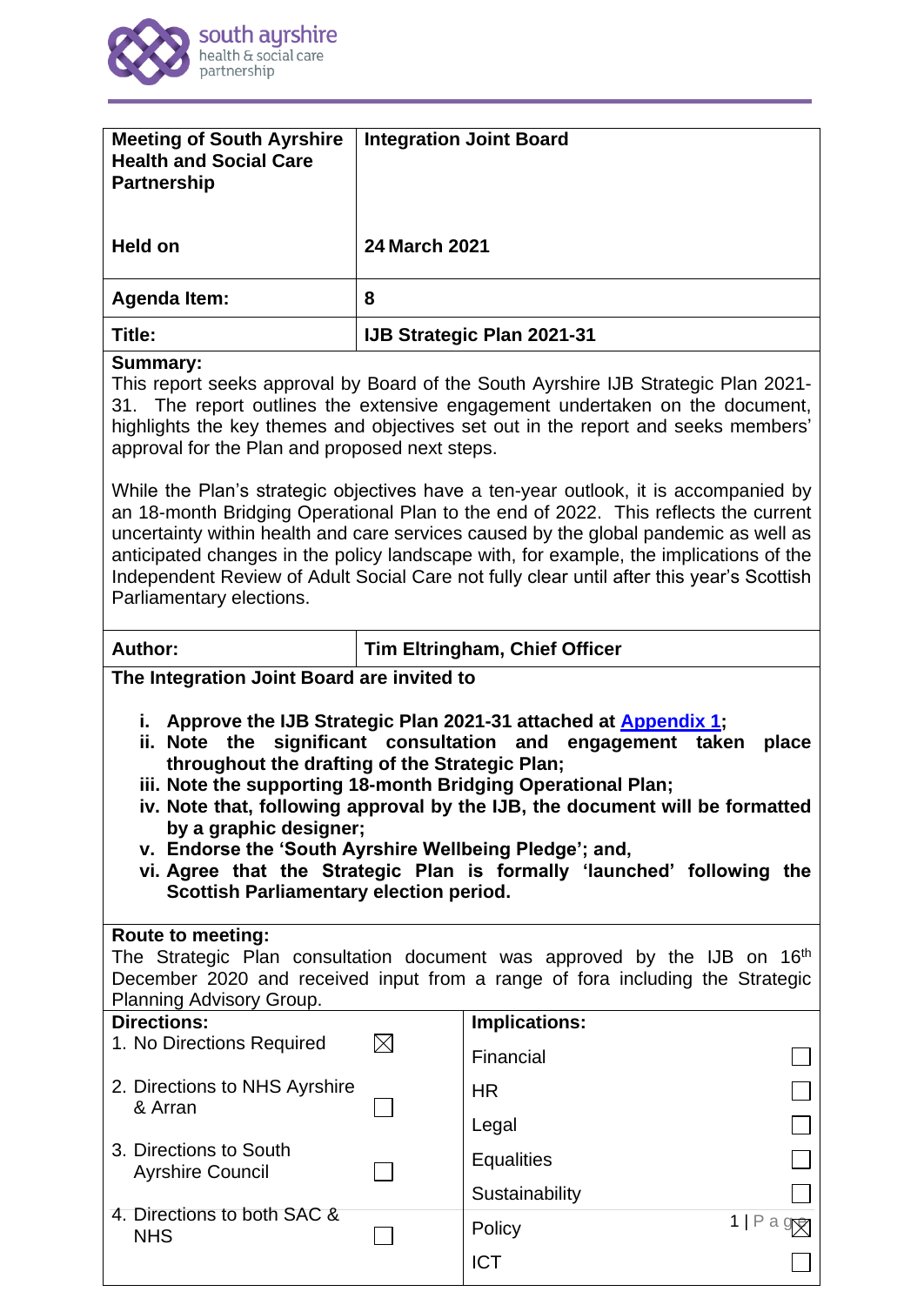

# **IJB Strategic Plan 2021-31**

# **1. PURPOSE OF REPORT**

- 1.1This report seeks approval by Board of the South Ayrshire IJB Strategic Plan 2021-31. The report outlines the extensive engagement undertaken on the document, highlights the key themes and objectives set out in the report and seeks members' approval for the Plan and proposed next steps.
- 1.2While the Plan's strategic objectives have a ten-year outlook, it is accompanied by an 18-month Bridging Operational Plan to the end of 2022. This reflects the current uncertainty within health and care services caused by the global pandemic as well as anticipated changes in the policy landscape with, for example, the implications of the Independent Review of Adult Social Care not fully clear until after this year's Scottish Parliamentary elections.

### **2. RECOMMENDATION**

### **2.1The Integration Joint Board are invited to**

- **i. Approve the IJB Strategic Plan 2021-31 attached at [Appendix 1;](http://www.south-ayrshire.gov.uk/health-social-care-partnership/documents/Item%208%20Strategic%20Plan%20Final%20App1%20IJB%202021%2003%2024.pdf)**
- **ii. Note the significant consultation and engagement taken place throughout the drafting of the Strategic Plan;**
- **iii. Note the supporting 18-month Bridging Operational Plan;**
- **iv. Note that, following approval by the IJB, the document will be formatted by a graphic designer;**
- **v. Endorse the 'South Ayrshire Wellbeing Pledge'; and,**
- **vi. Agree that the Strategic Plan is formally 'launched' following the Scottish Parliamentary election period.**

### **3. BACKGROUND INFORMATION**

- 3.1The Public Bodies (Joint Working) (Scotland) Act 2014 requires each Integration Authority to produce a strategic commissioning plan (Strategic Plan), to be reviewed after three years. South Ayrshire IJB's Strategic Plan is due for renewal by 1 April 2021.
- 3.2The IJB agreed in 2020 that a Strategic Plan should be drafted that has a tenyear horizon with a shorter term bridging operational plan. This approach would allow the HSCP to set long-term and ambitious strategic objectives at a crucial moment for the IJB while also maintaining stability and an ability to adapt to a fast-moving landscape at an operational level.
- 3.3The pandemic created several barriers to the drafting process, not least our ability to engage with our community and stakeholders in-person as we would have liked as a result of social distancing measures and the general focus of attention on the COVID-19 response. We are also mindful of significant policy changes on the horizon signalled by the ongoing national COVID-19 recovery as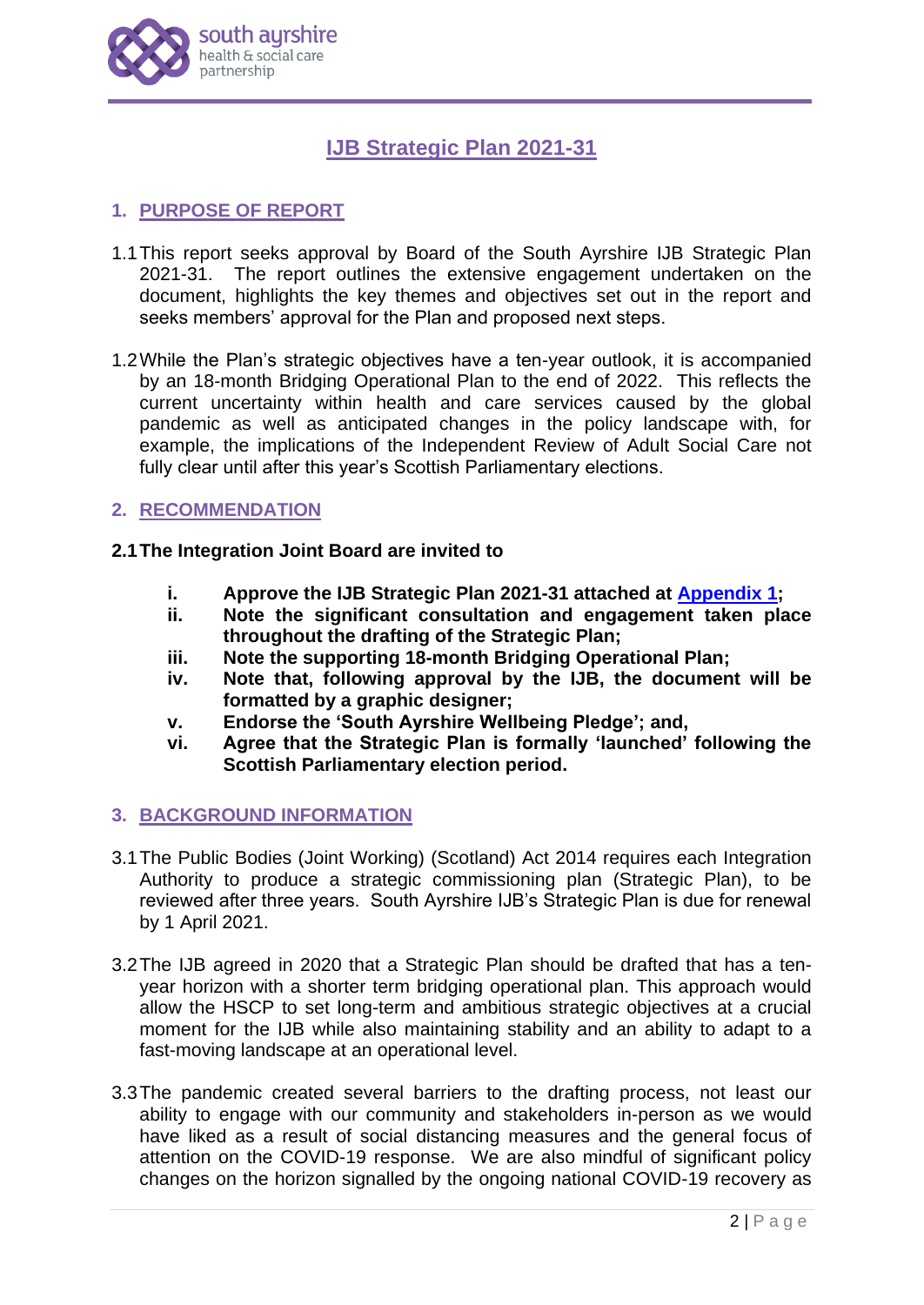

well as the significant recommendations of the Scottish Government's Independent Review of Adult Social Care (the 'Feely Review'). The Feely Review is referenced within the Plan and we have aimed to incorporate elements of the Reviews bold vision for transformation in how social care is commissioned, delivered and perceived by society.

3.4The South Ayrshire IJB Strategic Plan 2021-31 is clear that our long-term strategic objectives make room for adapting to these developments in health and social care over the coming years and with an 18-month Bridging Operational Plan to take the HSCP to the end of 2022.

### **4. REPORT**

4.1The report below outlines our engagement on the Plan, summarises the content and outlines some proposed next steps. The full report (pre-design) is attached at **[Appendix 1](http://www.south-ayrshire.gov.uk/health-social-care-partnership/documents/Item%208%20Strategic%20Plan%20Final%20App1%20IJB%202021%2003%2024.pdf)** for approval. A full Equality Impact Assessment is attached at **[Appendix 2](http://www.south-ayrshire.gov.uk/health-social-care-partnership/documents/Item%208%20Strategic%20Plan%20App%202%20Equality%20Impact%20Assessment%20IJB%202021%2003%2024.pdf)** and a Children's Rights Assessment at **[Appendix 3](http://www.south-ayrshire.gov.uk/health-social-care-partnership/documents/Item%208%20-%20Strategic%20Plan%20App3%20Children)** to this report.

#### Engagement and development of the Plan

- 4.2In preparing this Strategic Plan, the pandemic prevented us from engaging inperson so we had to be innovative in our methods. We are very grateful for the support we received from our partners to do this, particularly VASA (Voluntary Action South Ayrshire). The Plan has been developed by engaging and consulting with our staff, partners and the communities we serve. This feedback along with the responses from our survey questionnaire, Strategic Needs Assessment and locality profiles has given us a rich understanding of local perspectives and things that matter to the people we serve.
- 4.3Our initial engagement exercise began in August 2020. A number of methods were used to engage with stakeholders to inform the development of the new Strategic Plan 2021. These included:
	- Engagement with Locality Planning Partnerships
	- Online surveys 'What Matters to You?'
	- Online workshops
	- Telephone conversations with targeted individuals (through VASA and South Ayrshire Carers Centre)
- 4.4We developed a survey to find out "*what matters to you*" in terms of health and social care, targeted at the public and communities, the third sector and provider organisations and children and young people. The survey was shared with all of our internal and external networks and promoted on social media.
- 4.5This exercise was also supported by Voluntary Action South Ayrshire (VASA) who hosted two stakeholder forums in October 2020: one for providers of services for children and young people and the other for all providers and community organisations. VASA call handlers also contacted individuals via telephone to provide an opportunity for people to share their views and opinions to inform the new Strategic Plan.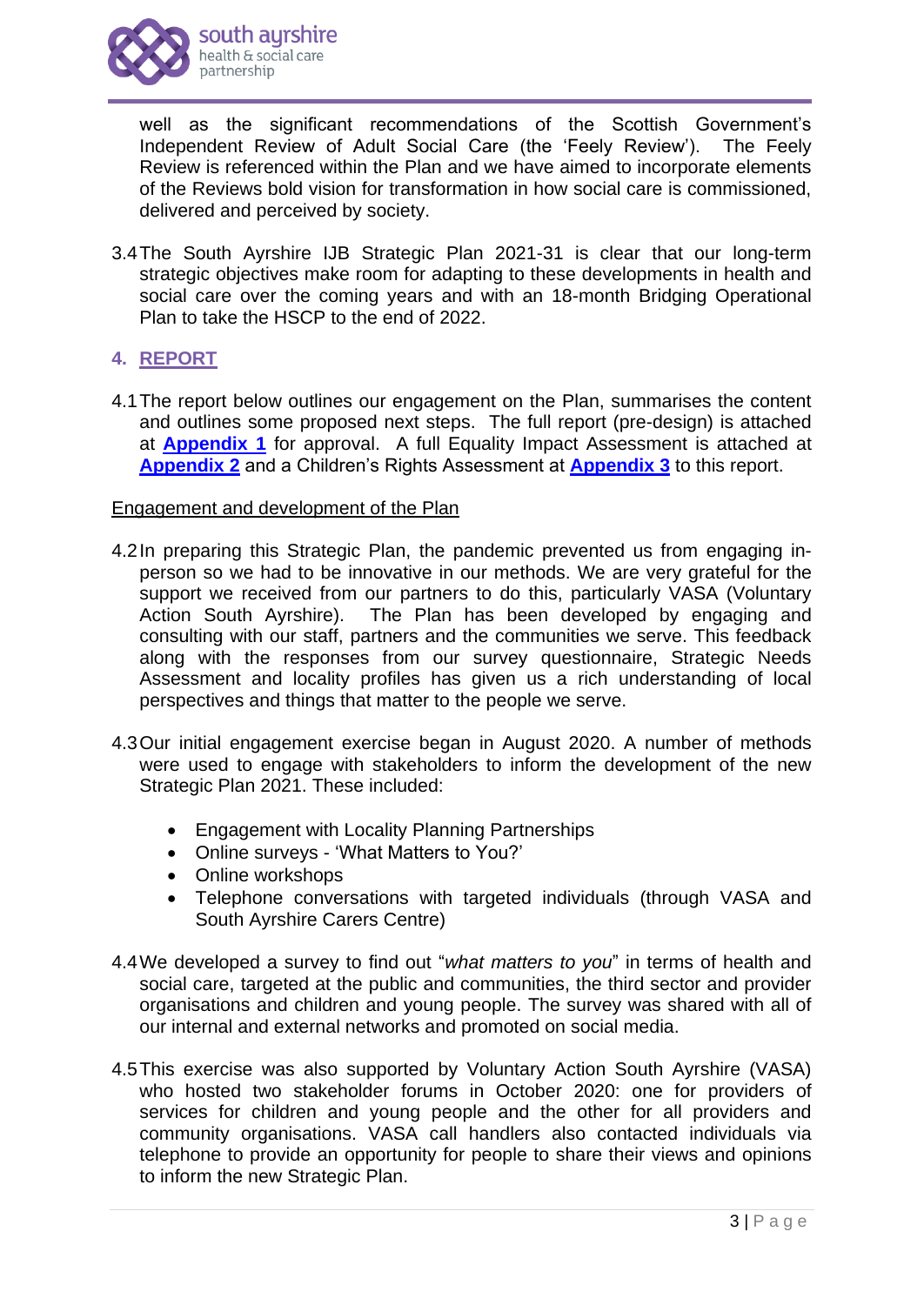

- 4.6Of the three surveys, 105 individuals took part in the public and communities survey, 17 individuals / organisations took part third and independent sector survey and 20 individuals took part in the children and young people survey.
- 4.7 The formal consultation on the draft Strategic Plan took place from 29<sup>th</sup> January to 28<sup>th</sup> February 2021 following approval of a consultation document by the IJB On 16th December 2020. This included:
	- An online survey
	- Engagement with staff
	- An online workshop with third sector and provider organisations
	- Presentations to Locality Planning Partnership's
	- Engagement with the Alcohol and Drugs Partnership
	- Engagement with Community Planning Partners
	- Focus group with people in recovery
- 4.8There were 247 responses to the online survey with nearly half (48%) from members of the public. The feedback we received was rich, comprehensive and will be a useful touchstone for future planning by the HSCP. We have incorporated this feedback into the final draft and, importantly, we were encouraged that three quarters of respondents agreed that the strategic objectives identified are the right ones for South Ayrshire.

#### Strategic Plan 2021-31

- 4.9The engagement and other inputs outlined above were incorporated into the final draft Strategic Plan which is attached at Appendix 1 for the IJB's endorsement.
- 4.10 Our Plan contributes to the aims of South Ayrshire Council, the NHS Board and the Community Planning Partnership and aims to provide a ten-year vision for integrated health and social care services, setting out objectives for the Partnership and how it will use its resources to integrate services in pursuit of national and local outcomes. Given the timing of publication, many of the immediate actions and operational plans underpinning the strategy are interlinked with COVID-19 recovery and renewal and have an 18-month time frame. These are set out in the Bridging Operational Plan (detailed within the Strategic Plan Appendix 5).
- 4.11 Per the legislation, the Strategic Plan will receive a statutory refresh within three years.
- 4.12 We will revisit operational plans at service and team level on an iterative basis in response to our changing population needs, ongoing community engagement, the uncertain impact of COVID-19 and to various national policy developments we anticipate over the coming year including the Scottish Government's response to the Independent Review of Adult Social Care.
- 4.13 The overarching aim of the Partnership is to work together with the citizens of South Ayrshire to improve health and wellbeing and support communities to be resourceful and supportive of family, friends and neighbours. We know we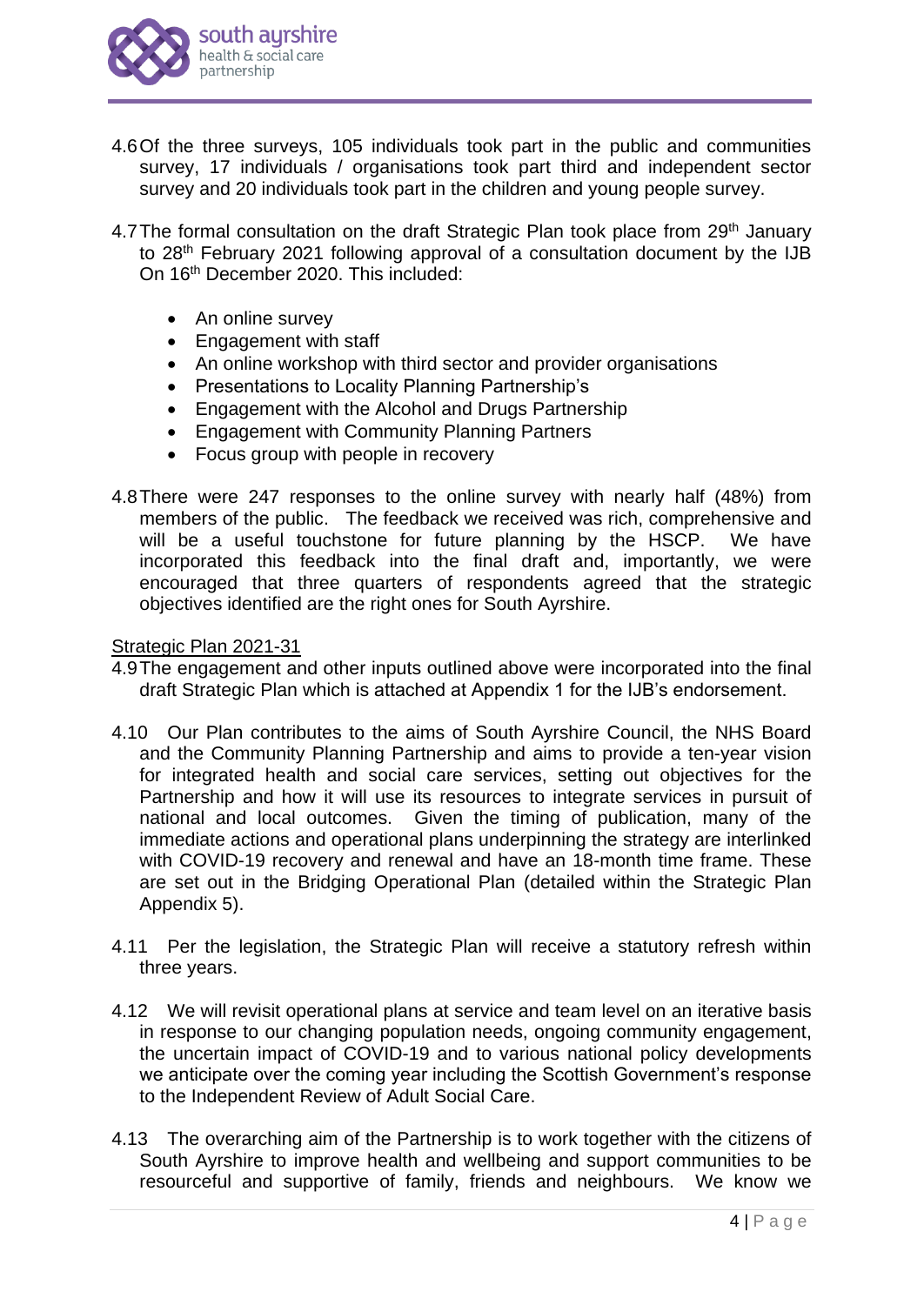

cannot achieve this alone and that we must work with partner organisations (including the third and independent sector) to enable citizens to take control and take responsibility for their own health and wellbeing – understanding that ultimately, most people do not want to have to reach for our services.

4.14 The Plan describes our vision of:

# **"Empowering communities to start well, live well and age well"**

- 4.15 We are looking building a system which looks at 'care' not just as 'healthcare' and formal support services but one that encompasses and supports informal care, communities and their citizens as crucial parts of the system. Much of this is reflected in our vision for a *South Ayrshire Wellbeing Pledge*: a new relationship with the community, detailed within the Plan setting out how HSCP services and the community to achieve improved outcomes together.
- 4.16 The plan then sets out seven strategic objectives for 2031 and describes how we will get there and how we will measure out progress:



4.17 The performance measures aligned to each strategic objective will be refined by the HSCP as part of our ongoing work to be a performance-driven partnership. As well as using existing indicators and drawing a line to the national health and wellbeing comes (as required in the legislation), we are working internally and with East and North Ayrshire to better understand how we can measure our impact on people's lives.

### Proposed next steps

- 4.18 With this report, the IJB are invited to agree the text of the Strategic Plan 2021-31. Once approved, the following next steps will be undertaken:
	- Strategic Plan document will be 'designed' and formatted;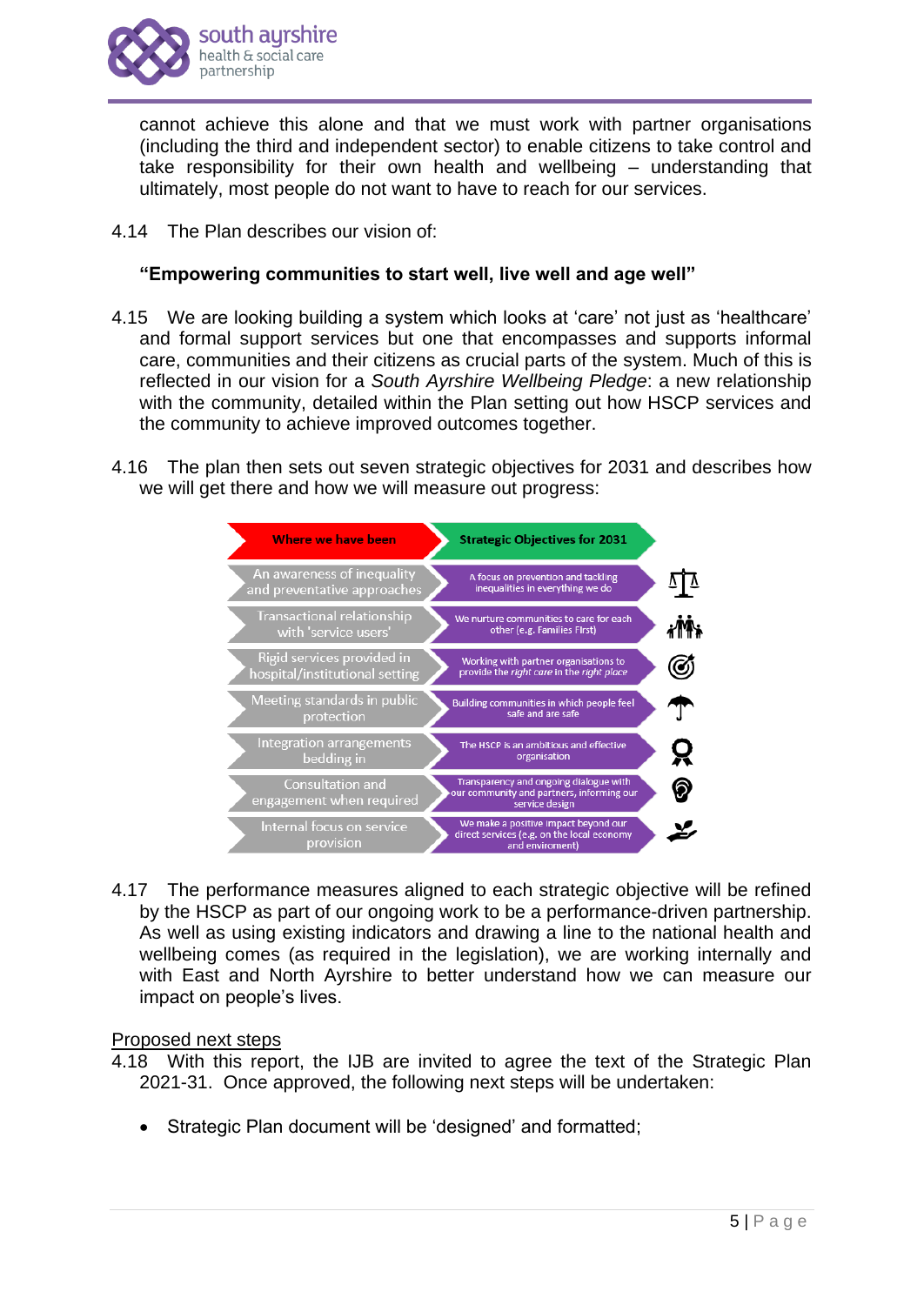

- An easy-read version will be produced along with a range of other publiclyfacing materials to make the Plan as accessible as possible to a range of audiences;
- The plan will be publicly launched by the HSCP following the Scottish Parliamentary election period;
- Further development of the *South Ayrshire Wellbeing Pledge* with our Community Planning Partners; and,
- Development of a strategic agreement with our third and independent sector partners in support of the Strategic Plan.
- 4.19 The IJB are invited to discuss and endorse these proposed next steps.

# 5. **STRATEGIC CONTEXT**

5.1 The Strategic Plan is the IJB's overarching strategic document.

# 6. **IMPLICATIONS**

#### **6.1 Financial Implications**

6.1.1There are no direct financial implications of agreeing this report however the IJB Strategic Plan has a significant bearing on the use of the IJB Budget. The Strategic Plan and the IJB's Budget and medium-term financial framework have been developed together. High-level financial information is contained within the Plan.

#### **6.2 Human Resource Implications**

6.2.1There are no direct HR implications to agreeing this report. The Strategic Plan contains a separate element on 'workforce' and the HSCP is in the process of developing a linked Workforce Plan.

### **6.3 Legal Implications**

6.3.1There are no legal considerations to be made in endorsing this report other than that the production and agreement of an IJB Strategic Plan allows us to adhere to the Public Bodies (Joint Working) (Scotland) Act 2014.

#### **6.4 Equalities implications**

6.4.1A full Equality Impact Assessment has been carried out and is attached at Appendix 2. A children's rights assessment is attached at Appendix 3.

#### **6.5 Sustainability implications**

6.5.1Environmental impact assessments will be carried out on operational proposals resulting from the Plan.

### 7. **CONSULTATION AND PARTNERSHIP WORKING**

7.1 Considerable consultation and partnership working took place in developing the Plan and is ser out above and in the body of the Plan.